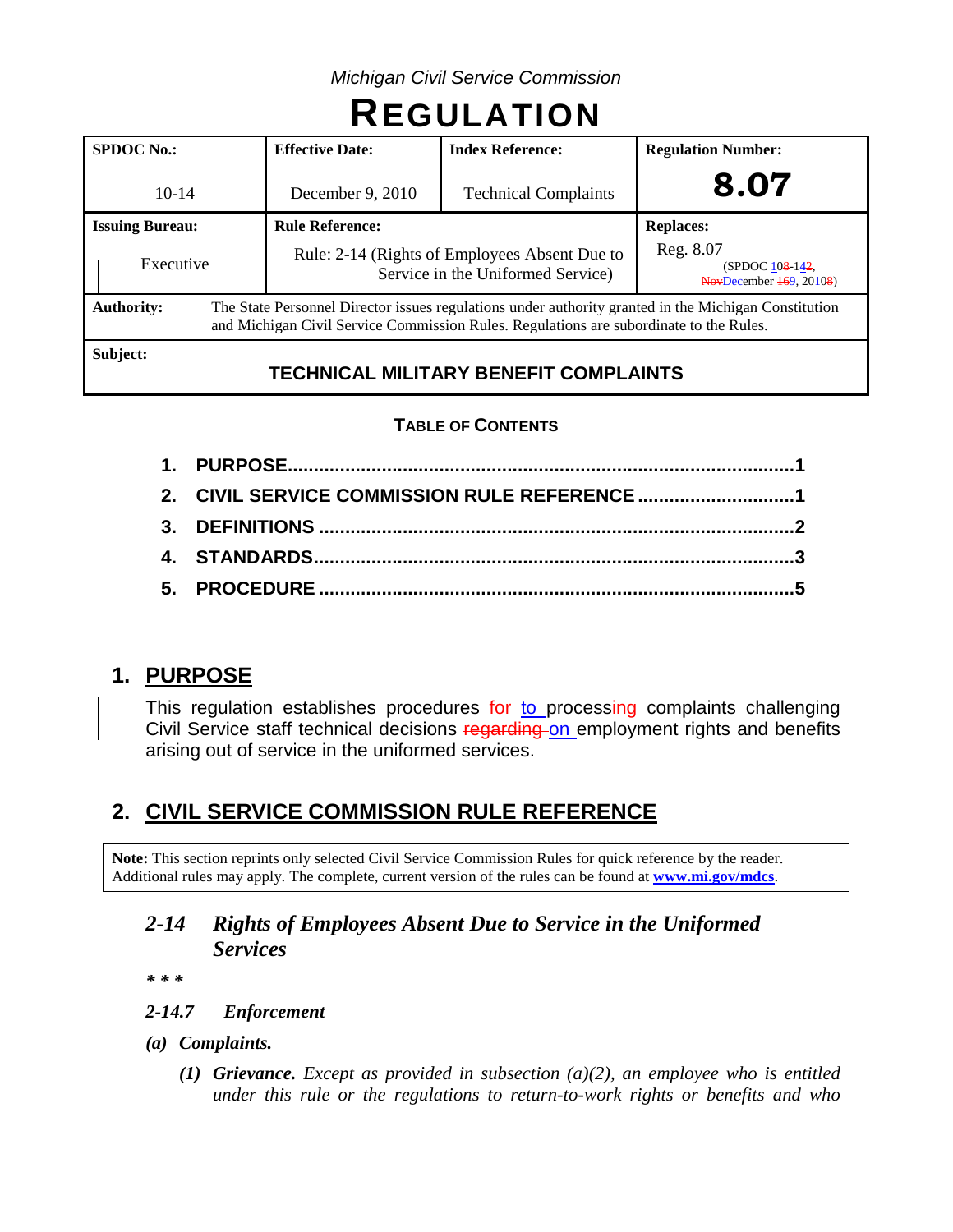*claims that an appointing authority has failed or refused, or is about to fail or refuse, to comply with the provisions of this rule or the regulations, may file a grievance and grievance appeal as authorized in the rules and applicable regulations.*

- *(2) Technical complaint. A person, whether or not a classified employee, who is entitled to employment or return-to-work rights or benefits under the regulations and has a complaint regarding a technical decision may file a technical complaint as authorized in the rules and the regulations.*
- *(b) Stay of proceedings. A grievance or technical complaint under this rule or the regulations concerning employment or return-to-work rights or benefits due to service in the uniformed services is automatically stayed if any of the following proceedings are initiated under applicable federal law concerning any of the same period of service in the uniformed services alleged in the grievance or technical complaint:*
	- *(1) An investigation by the United States Secretary of Labor in response to a complaint filed by the employee.*
	- *(2) A state or federal civil action filed by the employee against the State of Michigan or any of its agencies.*
	- *(3) A state or federal civil action filed by the United States on behalf of the employee against the State of Michigan or any of its agencies.*
- *(c) Summary dismissal of grievance. If an employee receives a final judgment on a claim in a civil action brought against the State of Michigan or any of its agencies under applicable federal law concerning employment or return-to-work rights or benefits due to service in the uniformed services, a grievance or technical complaint under this rule or the regulations by the employee regarding any of the same period of service in the uniformed services may be summarily dismissed in whole or in part on the basis of claim preclusion or issue preclusion, as appropriate.*
- *(d) No waiver. This rule does not constitute a waiver of the sovereign immunity of the State of Michigan under the United States Constitution.*

#### **3. DEFINITIONS**

#### **A. Civil Service Commission Rule Definition**

- 1*. Uniformed services means all of the following:*
	- *(a) The armed forces of the United States, including the army, navy, marine corps, air force, coast guard, army reserve, naval reserve, marine corps reserve, air force reserve, and coast guard reserve.*
	- *(b) The army national guard and the air national guard when engaged in federal or state active duty for training, inactive duty training, or full-time national guard duty.*
	- *(c) The commissioned corps of the public health service.*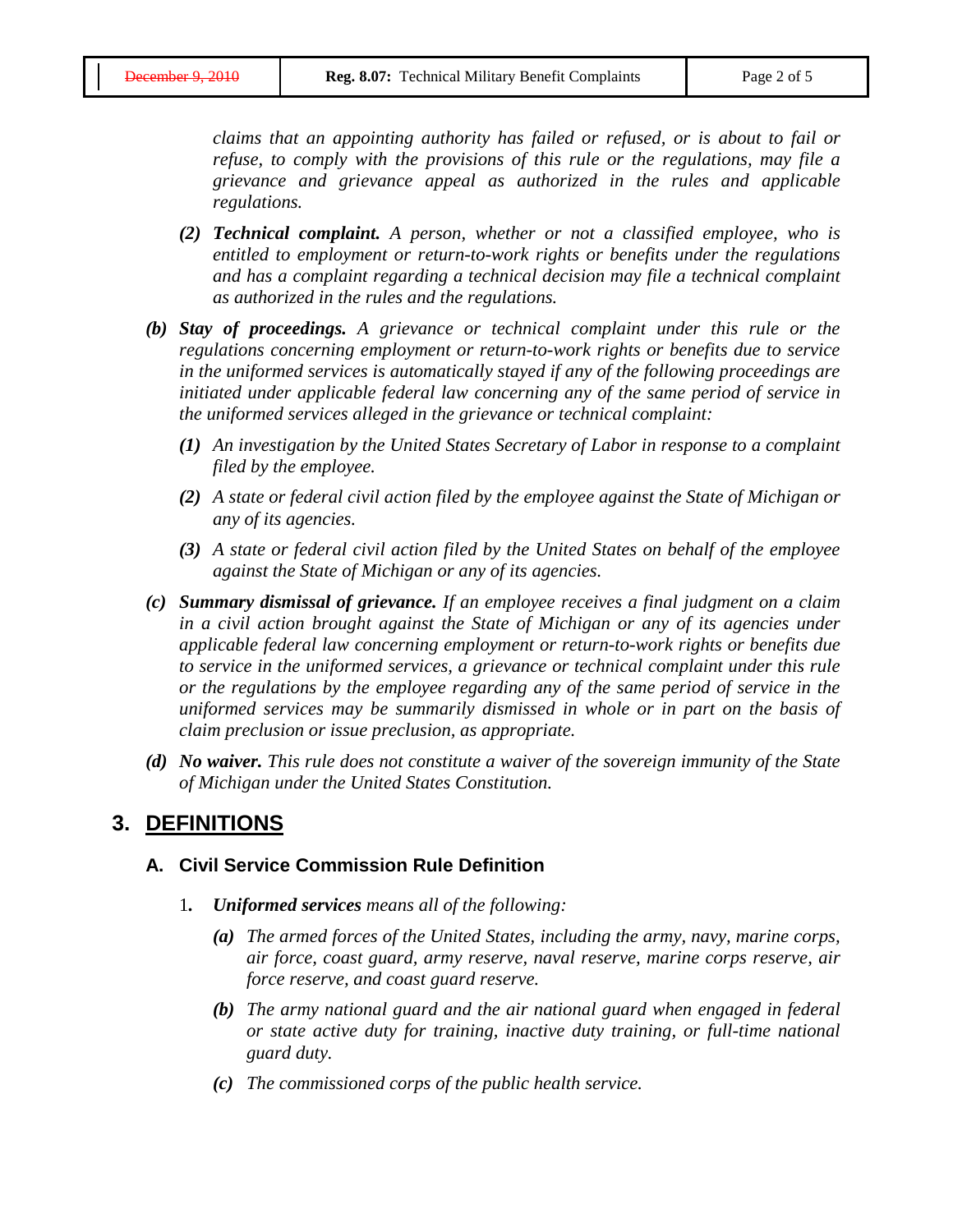- *(d) The National Disaster Medical Service (NDMS), for service performed as an intermittent disaster-response appointee upon activation of the NDMS or participation in a related training program, as authorized in 42 USC §300hh-11(e)(3)(A).*
- *(e) Any other category of persons designated by the president in time of war or national emergency.*

#### **B. Additional Definition as used in this Regulation**

**1.** *Technical military benefit decision* means a Civil Service staff decision regarding rights and benefits authorized under Rule 2-14 [Rights of Employees Absent due to Service in the Uniformed Services] or Regulation 2.04 [Military Leaves of Absence and Return to Work: Basic Rights]. Examples of a technical military benefit decision include a determination of eligibility for supplemental pay and correction under compliance audits conducted by Civil Service staff.

## **4. STANDARDS**

#### **A. Filing Complaints.**

- 1. **Complaint Authorized.** A person directly affected by a technical military benefit decision may file a written complaint with the Civil Service Office of Technical Complaints at MCSC-OTC@mi.gov. The complainant must simultaneously file a copy of the complaint with the office of the Civil Service staff that issued the disputed technical military benefits decision.
- 2. **Complaint Contents.** The technical complaint is the final opportunity for the complainant to offer new evidence into the administrative record without needing to demonstrate a legal basis to add the evidence. The complaint must include the following:
	- a. A copy of the technical military benefit decision being questioned.
	- b. A complete statement of why the technical military benefit decision violated Article 11, Section 5 of the Michigan Constitution; violated a Civil Service rule or regulation; or was arbitrary and capricious.
	- c. Documentary evidence establishing performance of uniformed service during the relevant time period, which shall consist of:
		- (1) A military leave and earnings statement demonstrating service on the days
		- (2) A military transaction log history, military attendance schedule, or master military pay account form demonstrating service on the days, or
		- (3) Orders accompanied by a document on military letterhead signed by a superior officer of competent authority indicating training or active duty in the uniformed service led to absences on the days.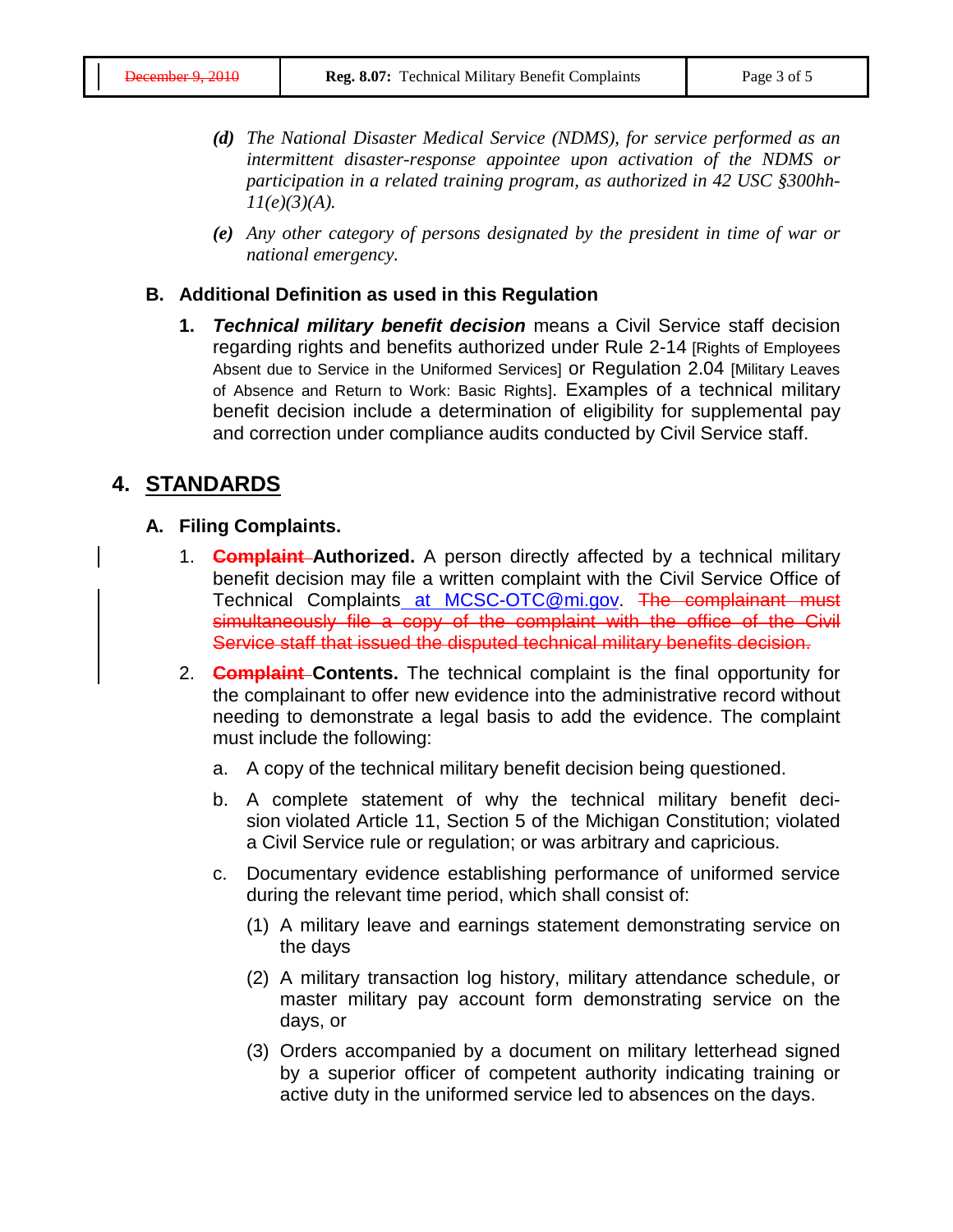- d. A copy of any DD-214 issued upon completion of the period of uniformed service or a statement that no DD-214 was issued for the period.
- e. If supplemental pay is sought, copies of official military leave and earning statements demonstrating the employee's name, grade, and years of service; basic pay and dollar amount; and remarks indicating what type of duty was performed and all dates that the pay covers.
- f. A clear statement of the desired outcome of the complaint. The outcome must be within the authority of Civil Service staff to grant.
- g. The signature, address, phone number, and any e-mail address of the complainant and any representative.
- 3. **Time Limitations for Filing Technical Complaints.** A complaint must be received by the Civil Service Office of Technical Complaints within 28 calendar days after the mailing date of the technical military benefits decision. If the complainant is unavailable due to uniformed service during the 28-day period, the deadline for filing is extended until 28 calendar days after the later of the date the complainant (1) is discharged from service in the uniformed service if not returning to work in the classified service or (2) returns to work in the classified service.
- 4. **Extension for Filing.** The technical review officer may also grant an extension if, before the required time for filing expires, the technical complainant shows sufficient justification for an extension.

#### **B. Complaint Investigation.**

- 1. In addition to and in accordance with rule 8-4, a technical military benefit complaint may be administratively dismissed without prior notice for any of the following reasons:
	- a. The complaint fails to set forth allegations with sufficient particularity to permit review.
	- b. The complaint fails to allege a violation of a Civil Service rule or regulation or Article 11, Section 5, of the Michigan Constitution or to allege other relevant error in the decision.
	- c. The complaint fails for other good and sufficient reason to warrant further review.
- 2. The technical review officer shall obtain the record related to the underlying technical decision from the Office of Compliance. The Office of Compliance may file a written response to the technical complaint. The Office of Compliance must send a copy of any such response to the complainant.
- 3. A technical review officer is not authorized to conduct a hearing, but may contact or meet with the complainant or other interested parties to discuss the complaint.